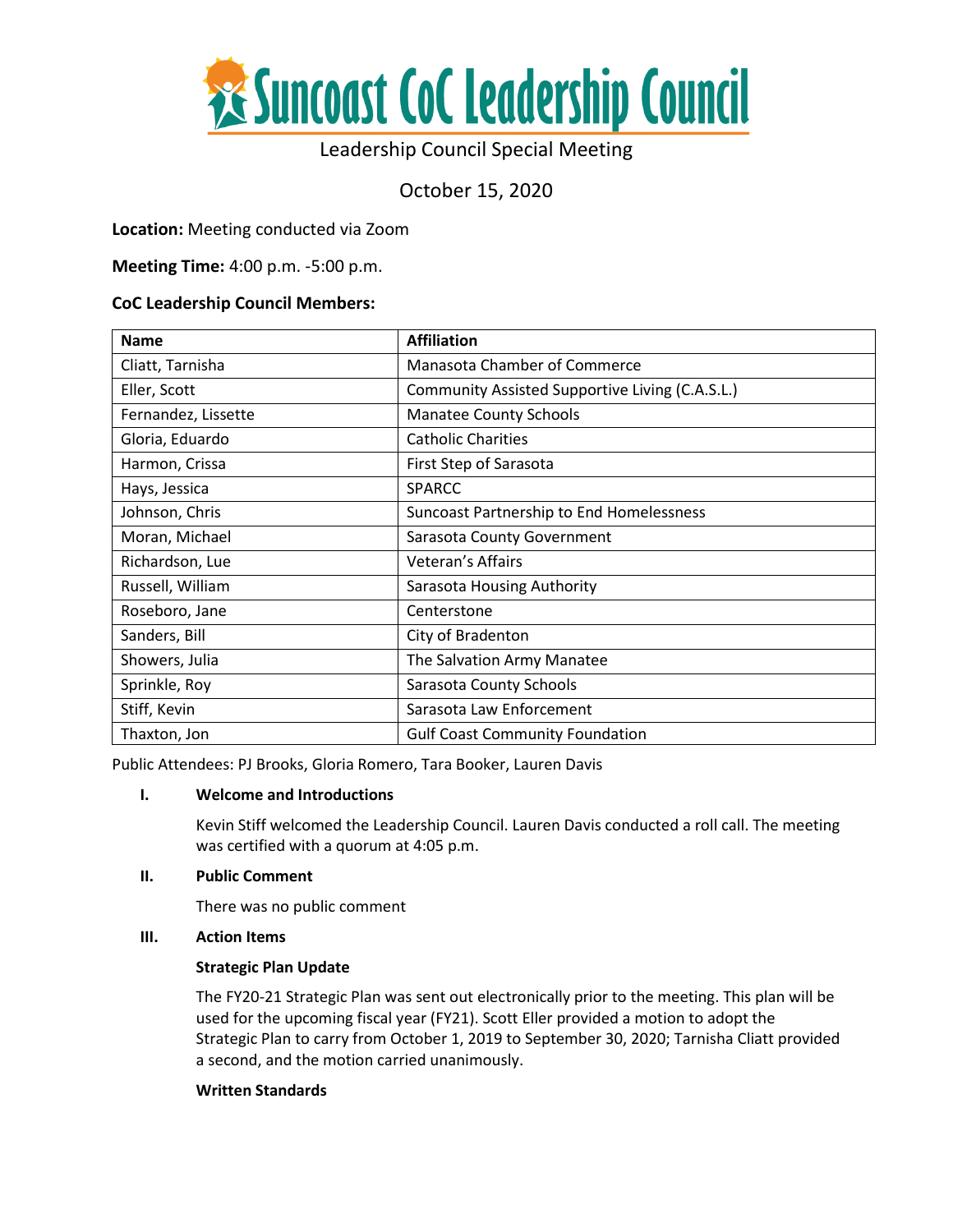

The CoC's Written Standards have been updated to include areas that have recently been allowed under the new ESG-CV funds such as additional eligible expenses and additional waiver that have been added. There is an addendum to be added to our Written Standards upon approval. Scott Eller offered a motion to approve the addendum to the Written Standards to reflect the updates for the ESG-CV funds; Tarnisha Cliatt provided a second, and the motion carried unanimously.

#### **IV. Executive Committee Officer Election**s

Chris Johnson discussed the seats and who on the Leadership Council is available to fill which seat on the Executive Committee.

Kevin asked for nominations for the seats available:

Chairperson- Jon Thaxton nominated Kevin Stiff to continue his position as Chairperson; Tarnisha Cliatt provided a second, to which Jon stated due to Robert's Rule of Parliamentary Procedure the nomination does not require a second. Kevin requested a vote on the nomination, with all those in favor and no other volunteers, Kevin Stiff was elected to the Chair position.

Vice Chair- The current Vice Chair, Julie Showers, is not eligible for the seat due to tenure. Tarnisha Cliatt offered a nomination of Jon Thaxton, to which Jon Thaxton deferred to Erin Minor nominating her for the seat. With Erin Minor not present to defer and with no other nominations for the seat, the nomination passed and Erin Minor was elected to the Vice Chair position.

Secretary- Major Charles Whitten nominated Julie Showers for the position of Secretary. Eddie Gloria nominated Tarnisha Cliatt for the seat as well. Tarnisha deferred to Julia for the seat. With a unanimous decision, Julia Showers was elected to the Secretary position.

At-Large- Scott Eller asked whether PJ Brooks was eligible for the position, to which Chris Johnson stated he is not because PJ Brooks is not a member of the Leadership Council. Kevin Stiff nominated Scott Eller to the At-Large position, to which Scott accepted the nomination. The nomination passed unanimously, and Scott Eller was elected to the At-Large position.

At-Large- Lauren Davis reminded members a balance between Manatee County and Sarasota County is preferred in this next nomination. With this information, Scott Eller nominated Maria Rodriguez-Gnos to this position. Jon Thaxton inquired to Tarnisha Cliatt's interest in serving in this position, to which Tarnisha stated she is interested if Maria is not. Jon stated Tarnisha's business experience in the Manatee County area would be a great perspective to have. Scott Eller withdrew his nomination for Maria Rodriguez-Gnos. The nomination passed unanimously, and Tarnisha Cliatt was elected to the At-Large position.

## **V. Adjournment**

Kevin asked the members for any additional business to be discussed before adjourning.

Major Charles Whitten announced he is under farewell orders from The Salvation Army Sarasota and thanked everyone for the opportunity to serve on the council. Major Whitten indicated we are in good hands as the new Lt. Col. Ward and Michelle Matthews who are currently serving as liaisons to the White House will be the overseeing The Salvation Army Sarasota. Kevin Stiff and other members thanks Major Whitten for his dedication to the community.